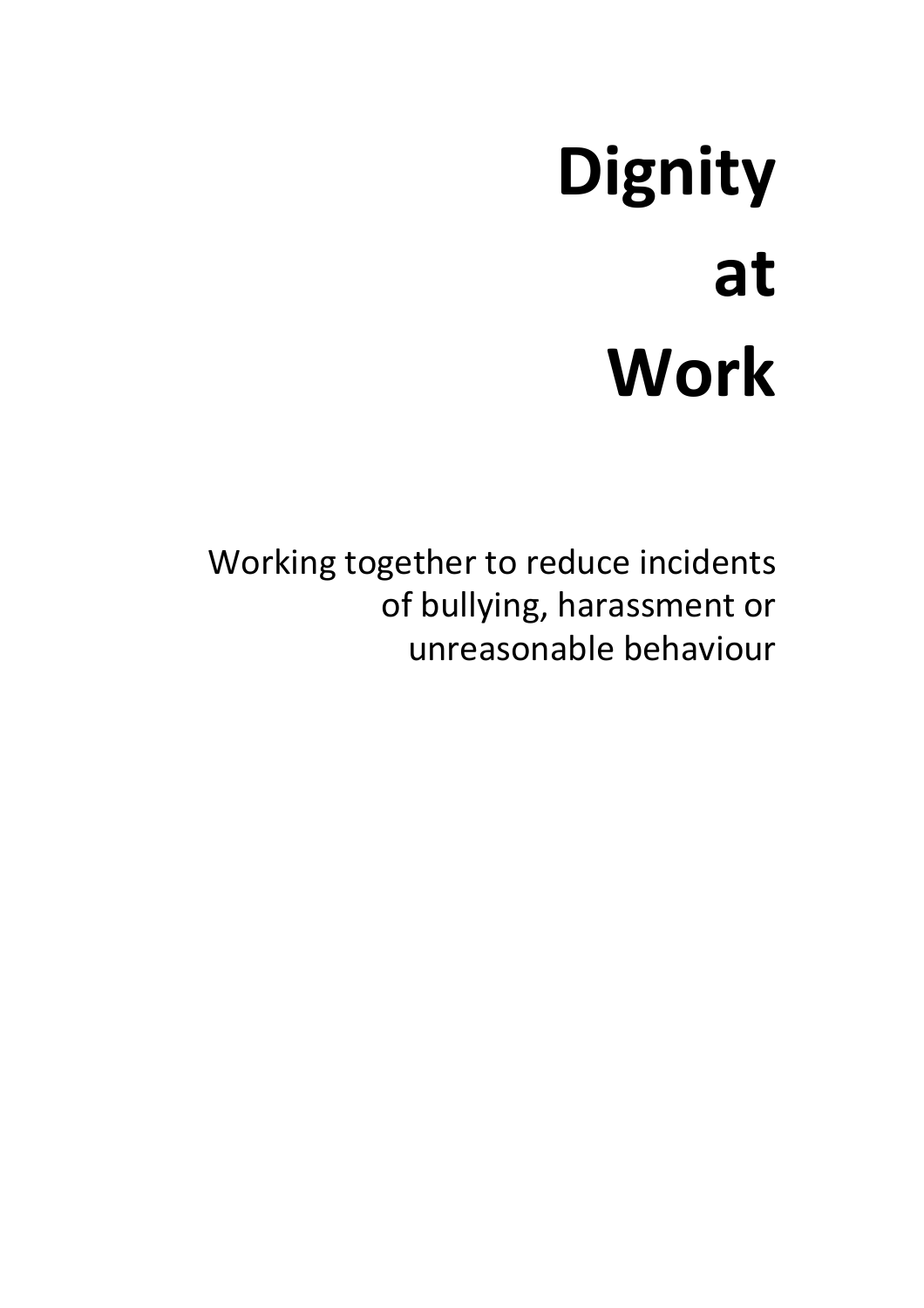## INDEX

| Statement of commitment                                                  | 3  |
|--------------------------------------------------------------------------|----|
| What is bullying, harassment or unreasonable behaviour?                  | 4  |
| <b>Protected Characteristics</b>                                         | 4  |
| Unreasonable Behaviour                                                   | 4  |
| How can bullying or harassment be recognised?                            | 4  |
| Examples of bullying behaviour                                           | 5  |
| Unreasonably Persistent or Vexatious Complaints                          | 6  |
| How Respond to a Complaint                                               | 6  |
| Informal approaches                                                      | 6  |
| Counselling                                                              | 6  |
| Mediation                                                                | 7  |
| Fair procedures                                                          | 7  |
| False accusation                                                         | 7  |
| Confidentiality                                                          | 7  |
| <b>Annex A</b>                                                           |    |
| I think I have been the target of bullying or harassment, what can I do? | 8  |
| Actions you can take yourself                                            | 8  |
| Informal action                                                          | 8  |
| Formal action                                                            | 9  |
| I have been accused of bullying or harassment, what can I do?            | 9  |
| <b>Annex B</b>                                                           |    |
| Dealing with an Unreasonably Persistent and/or Vexatious Complainant     | 10 |
| Record keeping                                                           | 10 |
| Examples of Unreasonably Persistent and/or Vexatious Complaints          | 10 |
| Options to restrict contact                                              | 11 |

#### **Definitions**

In this policy the following definitions are used:-

*Bullying* is taken to mean [use](http://www.oxforddictionaries.com/definition/english/use#use__2) of [unreasonable](http://www.oxforddictionaries.com/definition/english/superior#superior__2) strength or influence to [intimidate](http://www.oxforddictionaries.com/definition/english/intimidate#intimidate__2) (someone), typically to force them to do something.

*Unreasonable* is taken to mean not guided by or based on good sense i.e. sound judgment often instinctive or unlearned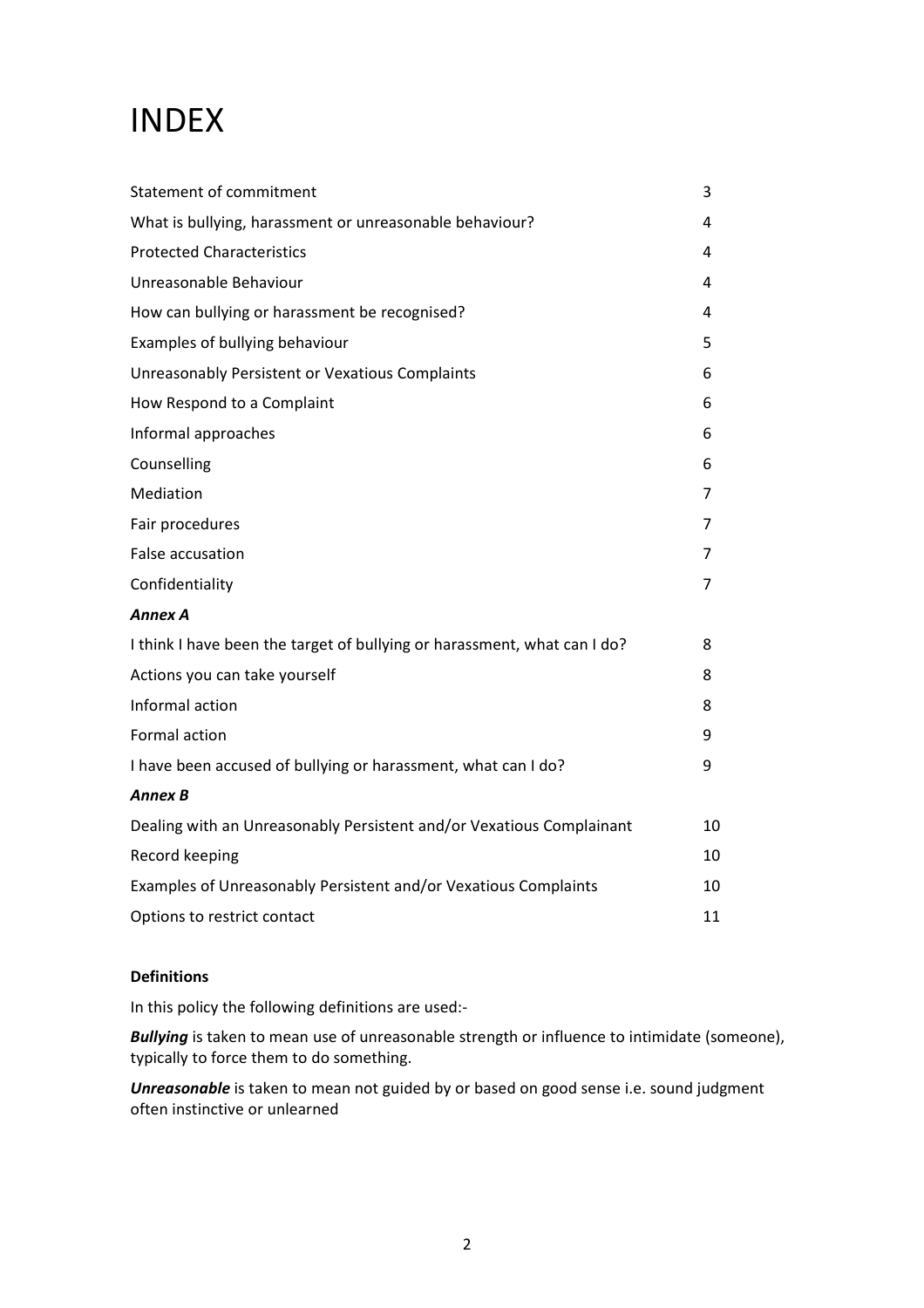## Preventing bullying, harassment or unreasonable behaviour in the Diocese of Hereford.

#### **Statement of commitment**

The Church is required by God to foster relationships of the utmost integrity, truthfulness and trustworthiness. The New Testament writers encourage us to work together.

*'Then make me truly happy by agreeing wholeheartedly with each other, loving one another, and working together with one mind and purpose.' Philippians 2:2*

'And may the Lord make your love for one another and for all people grow and overflow, just as<br>2:12 aur love for you overflows.'  $our$  *love* for you overflows.'

*'Let us think of ways to motivate one another to acts of love and good works.' Hebrews 10:24*

But New Testament writers are also realistic and recognise we are human and fail at times!

*'Don't be selfish; don't try to impress others. Be humble, thinking of others as better than yourselves. Don't look out only for your own interests, but take an interest in others, too.' Philippians 2:3-4*

Unreasonable behaviour towards each other, harassment, bullying or abuse – however rare has no place in this Diocese. All complaints in any of these areas will be taken seriously, thoroughly investigated and resolved wherever possible.

What follows is a framework to help resolve such human failings if and when they occur, or are perceived to occur. If you ever feel you are being subjected to these failings do not hesitate to use this framework to understand and resolve the situation.

Signed and dated by The Bishop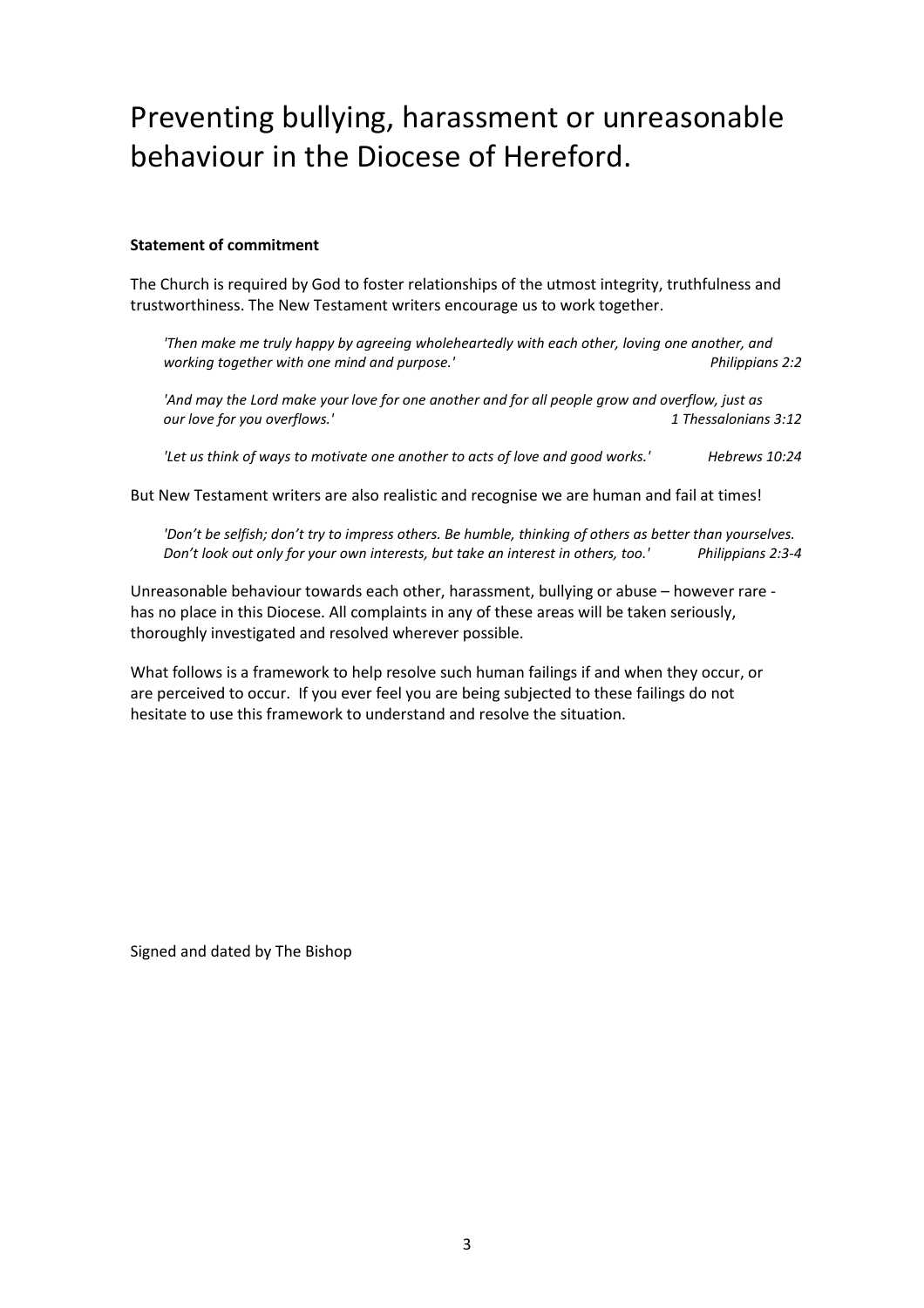### **What is bullying, harassment or unreasonable behaviour?**

1. **Bullying** - The UK has no legislative definition of "bullying" but is taken to mean:-

*The [use](http://www.oxforddictionaries.com/definition/english/use#use__2) of [unreasonable](http://www.oxforddictionaries.com/definition/english/superior#superior__2) strength or influence to [intimidate](http://www.oxforddictionaries.com/definition/english/intimidate#intimidate__2) (someone), typically to force them to do something.*

- 2. Behaviour that is considered bullying by one person may be considered firm management by another. Most people will agree on extreme cases of bullying and harassment but it is sometimes the 'grey' areas that cause most problems.
- 3. **Harassment** Is defined in the Equality Act 2010 as:-

*Unwanted conduct related to a relevant protected characteristic, which has the purpose or effect of violating an individual's dignity or creating an intimidating, hostile, degrading, humiliating or offensive environment for that individual.*

- 4. **Protected Characteristics** Are defined in the Equality Act 2010 as:-
	- Age
	- **•** Disability
	- **•** Gender Reassignment
	- Pregnancy and Maternity
	- Marriage and Civil Partnership
	- Race
	- Religion or belief
	- Sex (Previously referred to as gender)
	- **•** Sexual Orientation
- 5. **Unreasonable Behaviour** What is deemed to be behaviour so unreasonable as to be unacceptable will often differ depending upon the individual(s) involved and their particular circumstances.
- 6. In establishing the links between 'unacceptable behaviour' 'bullying' and 'harassment' as well as drawing together the common themes and issues the following broader definition may be helpful:

*Any behaviour employed with the intent of offending, humiliating, intimidating or isolating an individual or group should be regarded as unacceptable in the workplace.*

*'Unacceptable behaviour' changes to 'bullying' or 'harassment' when it causes actual harm or distress to the target(s), normally but not exclusively, after a series of incidents over a period of time.*

#### **How can bullying and harassment be recognised?**

7. Bullying may manifest itself in a variety of different ways. It is usually persistent, and often unpredictable, and can amount to severe psychological intimidation. It is insidious, and undermines the ability and confidence of the person suffering from it. It can lead to fear, isolation, demotivation and reduced performance, poor concentration, symptoms of stress, a noticeable level of sickness absence or stubborn commitment to "struggle on" when obviously unwell, psychological, emotional and physical harm.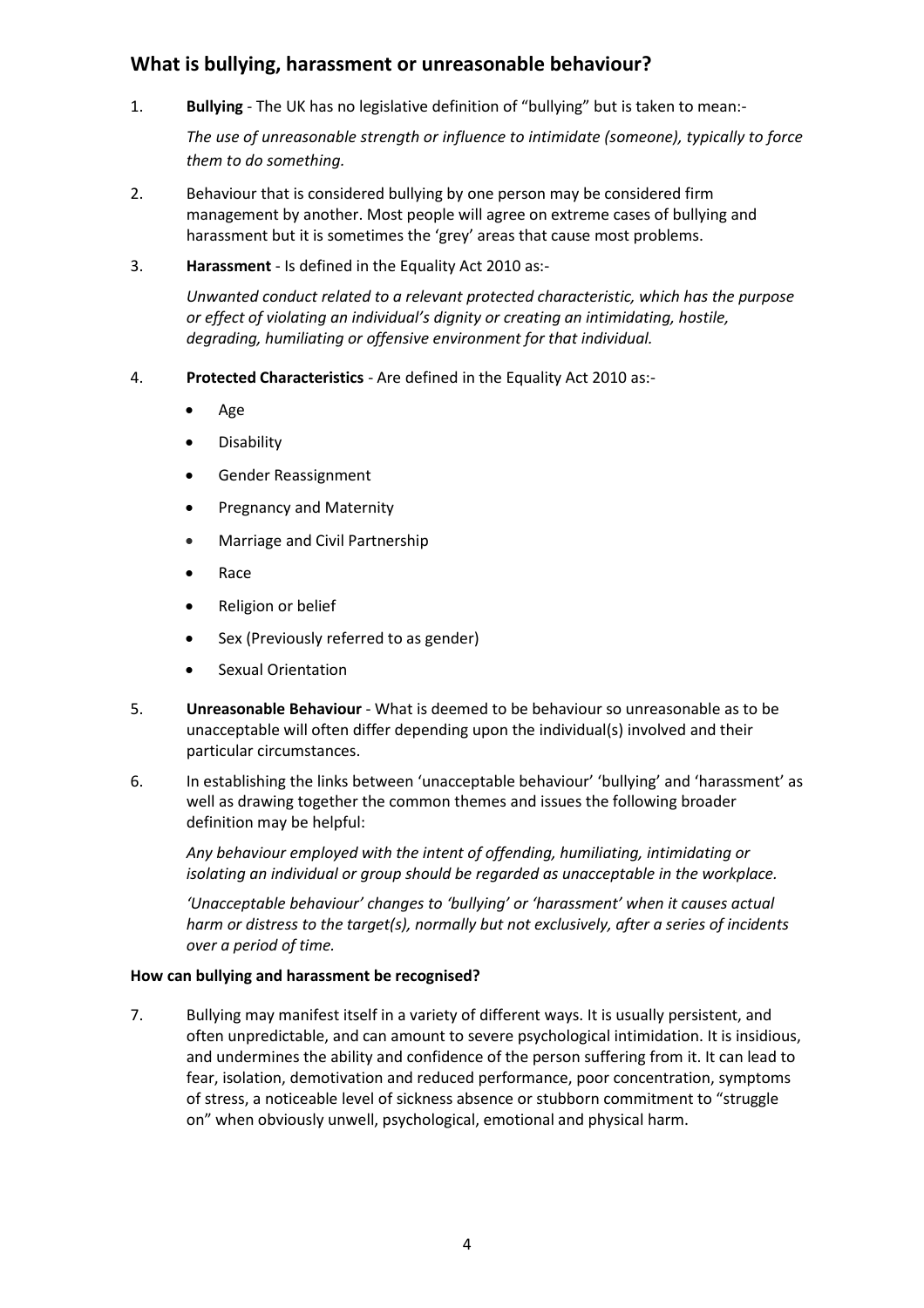#### **Examples of bullying or harassing behaviour**

- 8. This list of behaviours is not exhaustive but gives a clear indication of the sorts of actions that may, depending on the circumstances, constitute bullying or harassment
	- without just cause removing areas of responsibility without discussion or notice
	- without just cause isolating someone or deliberately ignoring or excluding them from activities
	- consistently attacking someone's professional or personal standing
	- setting out to make someone appear incompetent
	- persistently picking on someone in front of others
	- deliberate sabotage of work or actions
	- without just cause deliberately withholding information or providing incorrect information.
	- overloading with work/reducing deadlines without paying attention to any protest
	- displays of offensive material
	- use of e-mails to reprimand, insult or otherwise inform someone of their apparent failing, either to the individual or to third parties
	- repeatedly shouting or swearing in public or in private
	- spreading malicious rumours to third parties
	- public humiliation by constant innuendo, belittling and 'putting down'
	- personal insults and name-calling
	- aggressive gestures, verbal threats and intimidation
	- persistent threats about personal security
	- making false accusations
	- aggressive bodily posture or physical contact
	- talking/shouting directly into someone's face
	- direct physical intimidation violence or assault
- 9. On the other hand it is important to distinguish between bullying, and behaviour that is reasonable in a particular context. For example there may be occasions where shortcomings in performance are being addressed and more incisive behaviour is interpreted as bullying simply because the recipient is unused to being challenged or asked to account for their actions.
- 10. Harassment, in general terms, is unwanted and unwarranted conduct affecting the dignity of an individual or group. It may be related to age, sex, race, disability, religious belief (including denomination, theology or churchmanship), nationality or any personal characteristics and may be persistent or an isolated incident.
- 11. It is important to remember that while most bullying, harassment and unreasonable behaviour policies are written for use in the workplace similar problems can just as easily arise within voluntary organisations such as the church with clergy or church officers behaving unreasonably to church members or church members (or indeed members of the general public) behaving unreasonably to clergy or church officers.
- 12. On the whole it is safest to take the view that if a person complains that they are being bullied or harassed, then they have a grievance, which is to be investigated regardless of whether or not their complaint accords with a standard definition.
- 13. All complaints should be thoroughly investigated.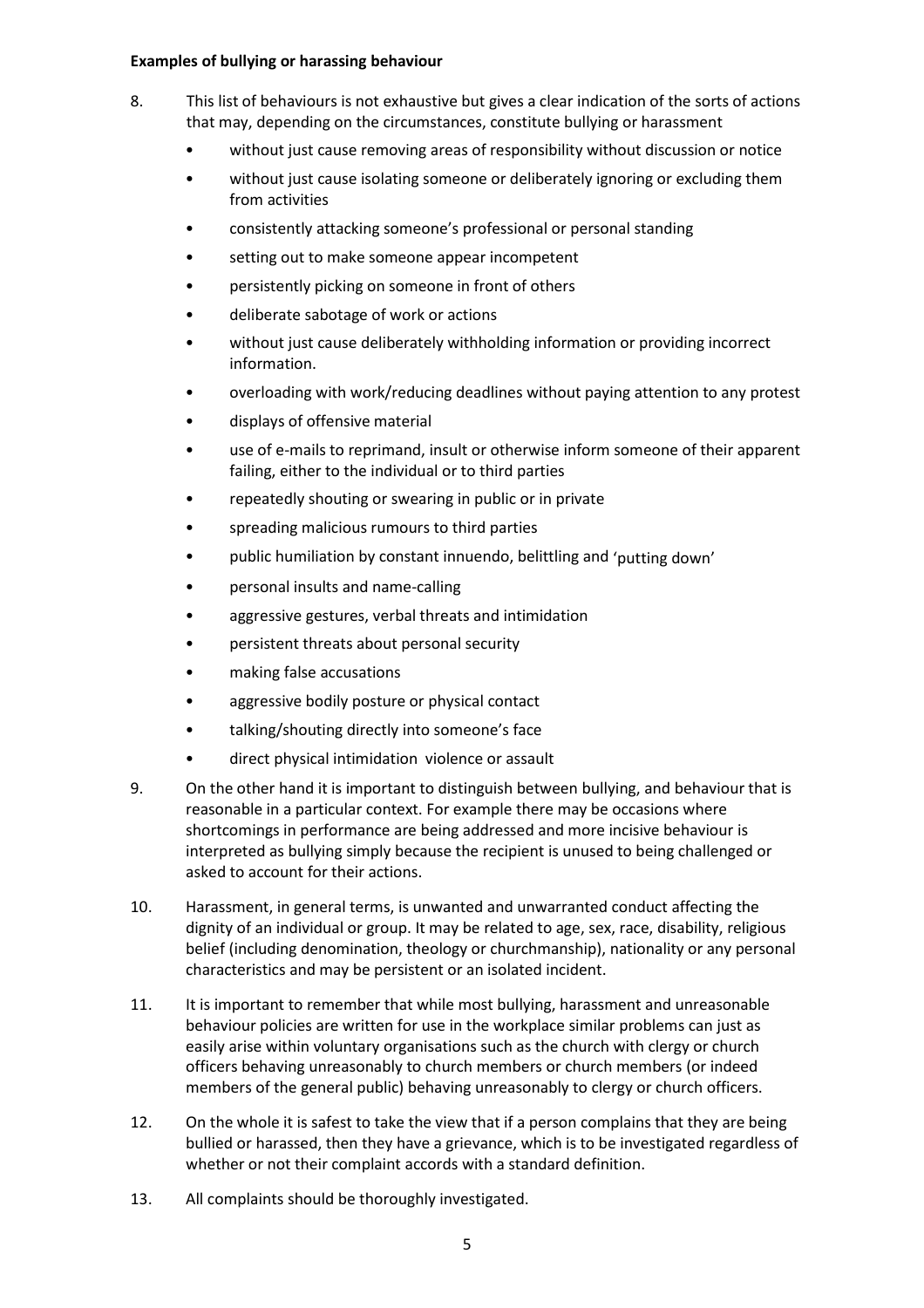#### **Unreasonably Persistent or Vexatious Complaints**

- 14. Sometimes a complainant may persist with or return to a complaint that has been fully investigated and deemed to be unfounded. Such persistence can undermine the ministry of clergy and/or church officers and, sometimes, can in itself be considered as bullying or harassment
- 15. Examples of unreasonably persistent or vexatious complaints and advice on how to deal with such are detailed at Annex B.

#### **How to Respond to a Complaint**

- 16. Details of what to do if you feel you are the subject of or are accused of bullying, harassment and unreasonable behaviour are given at Annex A.
- 17. Those who find themselves investigating a complaint are to do so promptly and objectively. All complaints should be taken seriously. Individuals do not normally make serious accusations unless they feel seriously aggrieved. Any investigation must be seen to be objective and independent. Decisions can then be made as to what action needs to be taken.
- 18. Investigation of claims of harassment must consider all the circumstances before reaching a conclusion, and particularly the perception of the complainant as harassment is often felt differently by different people. Having gathered all the evidence those investigating should ask themselves "C*ould what has taken place be reasonably considered to have amounted to unacceptable behaviour?"*

#### **Informal approaches**

19. In some cases it may be possible to resolve matters informally. Sometimes people are not aware that their behaviour is unwelcome and an informal discussion can lead to greater understanding and an agreement that the behaviour will cease. It may be that the individual will choose to do this themselves, or they may need support from a third party (colleague, church members, friend or a counsellor.)

#### **Counselling**

- 20. Counselling can play a vital role in helping resolve complaints about bullying and harassment, by providing a confidential avenue for an informal approach, and perhaps the opportunity to resolve the complaint without need for any further or formal action.
- 21. Counselling can be particularly useful where investigation shows no cause for disciplinary action, or where doubt is cast on the validity of the complaint. Counselling may resolve the issue or help support the person accused as well as the complainant.
- 22. A diocese provides an employee assistance programme which includes a counselling service. This is available to all clergy, diocesan employees and family members details of which may be found at: <https://www.lifeandprogress.co.uk/>
- 23. Username: hereforddiocese. Password: Employee. Or by calling 0800 083 3375
- 24. The Diocese also provides a bespoke counselling services. Details of which can be found at: <https://www.hereford.anglican.org/parish-support/clergy/counselling-service/>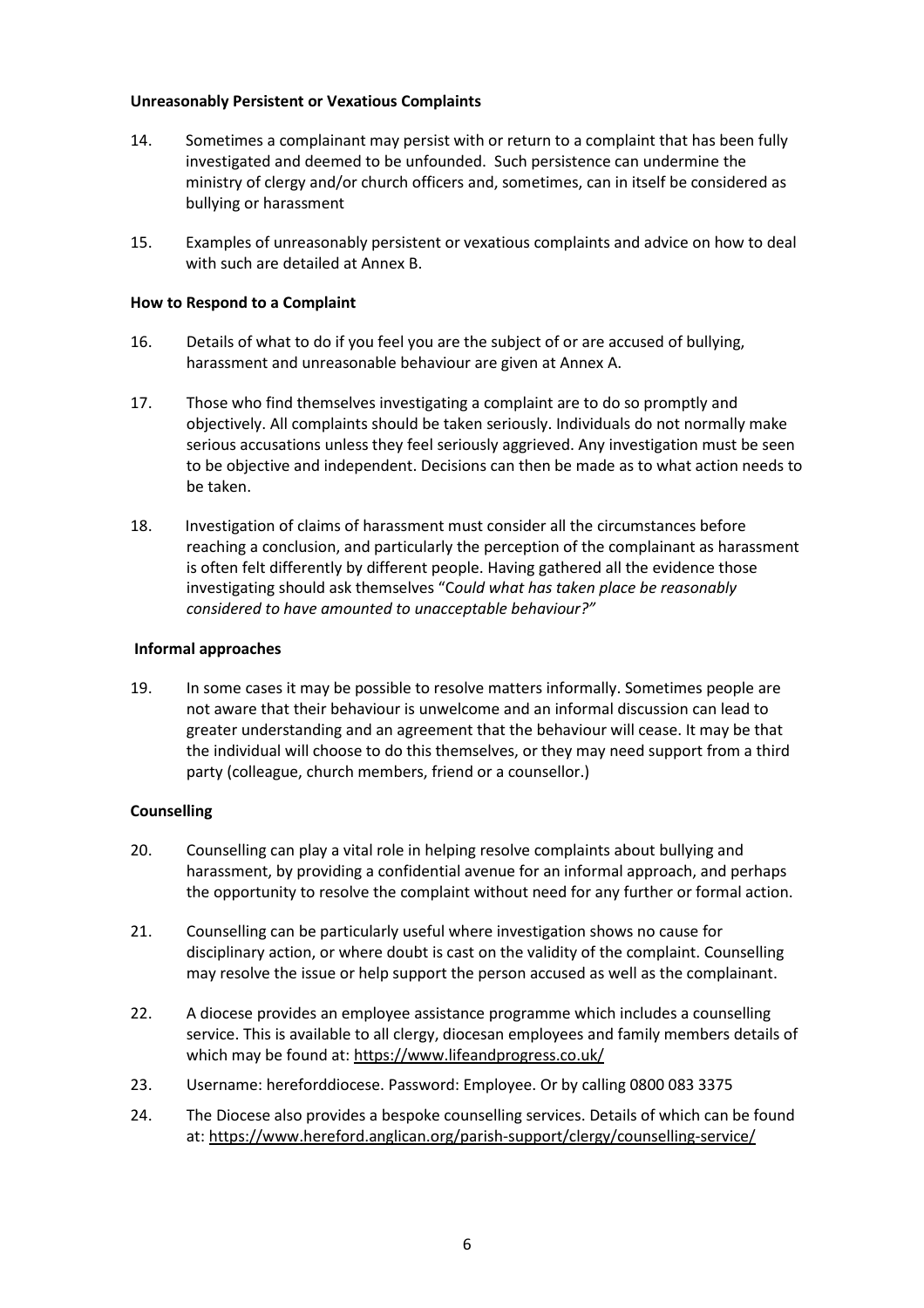#### **Mediation**

- 25. An independent third person or mediator can sometimes help resolve issues. Mediation is a voluntary process where the mediator helps two (or more) people in dispute to find a solution to the issue. The mediator does not take sides or tell those in disputes what to do.
- 26. Mediation is most likely to be successful if both parties:
	- understand what mediation involves
	- enter into the process voluntarily
	- are seeking to repair a relationship.
- 27. Mediation can be a good way of dealing with bullying, discrimination or harassment situations depending upon the nature of any allegations.

#### **Fair procedures**

- 28. When both the alleged perpetrator and the target is a clergy person or a licensed lay minister, complaints of bullying or harassment may, with the target's consent, be brought under the Grievance Procedure for Licensed Ministers. It has been developed by the church to deal with grievances of various kinds between ministers. When the alleged perpetrator is a clergy person, it may be more appropriate for the target, or an archdeacon with the target's consent, to make a complaint under the Clergy Discipline Measure 2003
- 29. When the alleged perpetrator is a layperson complaints of bullying or harassment may, with the target's consent, be dealt with according to the circumstances.

#### **False accusation**

30. False accusations are a serious matter. The behaviour of anyone who is found to have made an unfounded, deliberately malicious complaint or allegation will be regarded with the utmost seriousness and where possible formal action taken. In the case of a clergy person this may be a complaint under the Clergy Discipline Measure 2003. A member of either the clergy or laity could be subject to an action for defamation if they have made false accusations against someone else.

#### **Confidentiality**

31. It is diocesan policy that issues of bullying, harassment and unreasonable behaviour are to be treated with absolute confidentiality and that no action will be taken without the willing consent of those who feel they have been the subject of such behaviour.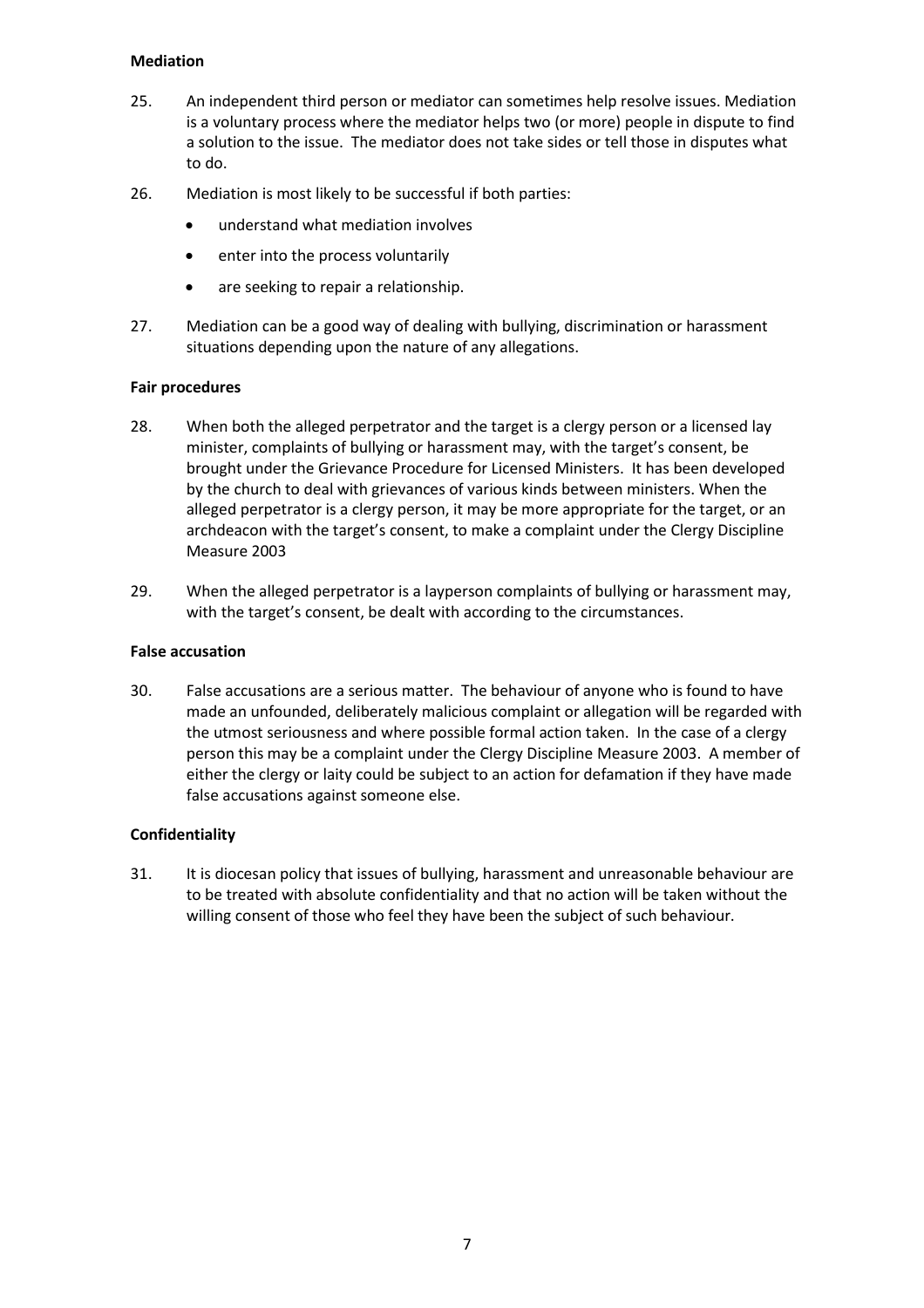#### **I think I have been the target of bullying or harassment, what can I do?**

A1. If you are experiencing bullying or harassment you should not suffer in silence or feel that you are to blame in some way for inviting bullying behaviour.

#### **Actions you can take yourself**

- A2. Keep a factual log of all incidents of bullying dates, times, nature of incident, details of accusations, criticisms, emails and other correspondence. This may be needed as evidence should harassment, victimisation or bullying continue or subsequently recur.
- A3. Try to get witnesses to bullying incidents and avoid situations where you are alone with the bully. Find out if you are the only person being bullied or whether other people are also affected now, or have been in the past.
- A4. If possible, clarify your role description so that you can check whether the responsibilities you are given match it.
- A5. Research all the available informal and formal options open to you and what support and advice is available including from qualified counsellors, professional associations, trades unions and the police.
- A6. Report or talk through your concerns to your line manager, rural dean, Archdeacon, Bishop or the Diocesan Secretary.

#### **Informal action**

- A7. It may be possible for the complaint to be resolved quickly by explaining directly to the harasser or bully the effect their behaviour is having, and that you want it to stop. By trying the informal route you may be able to get the harasser or bully to stop their behaviour and so prevent the matter becoming public, or of escalating and making your situation more difficult.
- A8. It has been shown that it is rarely advisable for a target to confront a bully alone, without professional support. Consult a Harassment Adviser or professional mediator and discuss with them whether to confront the alleged harasser, alone or with their support or whether you would like them to talk to the alleged harasser on your behalf. Advice on finding a Harassment Adviser or professional mediator may be sought from the Diocesan Secretary.
- A9. It is often the case that informal means, including considering alternative dispute resolution such as mediation or restorative justice, are effective in stopping the offensive behaviour before formal procedures are invoked. But it should also be made clear that if the behaviour continues you will make a formal complaint. This may be enough to sort things out, particularly if the person(s) involved was/were unaware that their behaviour was causing offence.
- A10. Whenever possible, any complaint of bullying or harassment should be notified, in confidence, to your rural dean or archdeacon. Once an outcome has been agreed between the parties, the rural or area dean or archdeacon will monitor the situation as appropriate.
- A11. If the rural dean or archdeacon decides the matter is sufficiently serious or constitutes gross misconduct, they will make a file note of action taken and with your permission, institute an investigation under the formal procedures.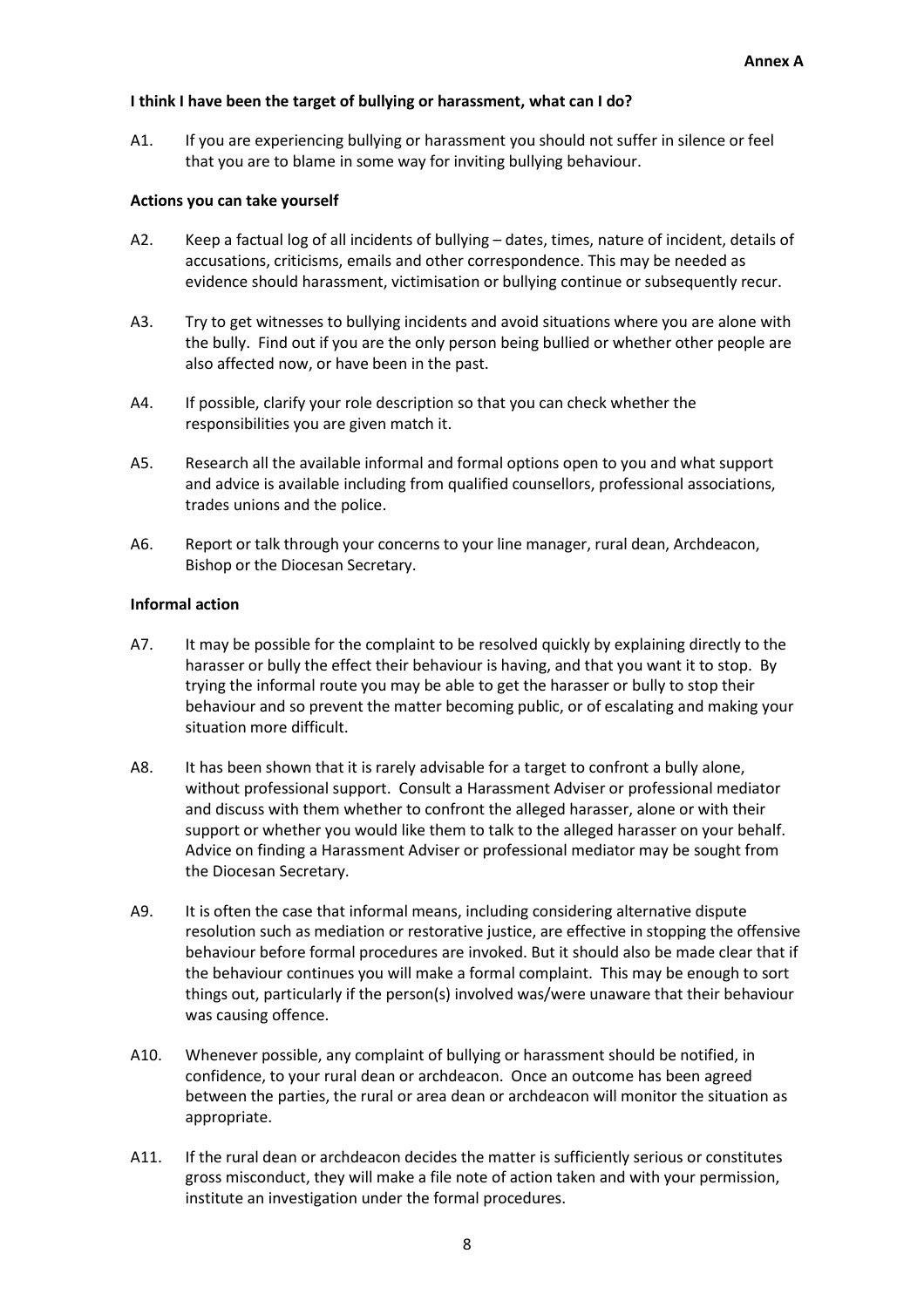#### **Formal action**

- A12. Formal procedures are not dependent on you having to take personal action to ask the bully to stop their behaviour. It is recognised that by its very nature bullying is something that happens over a prolonged period of time and the longer it goes on the more difficult it is to take personal action to confront the behaviour.
- A13. If the perpetrator is a clergy person or licensed lay worker, and if an informal approach fails or you are unable to make an informal approach, it may be appropriate to use the Grievance Procedure for Licensed Ministers or, in the case of a clergy person, the Clergy Discipline Measure 2003. In such circumstance seek advice from your Archdeacon.
- A14. If the perpetrator is a lay person you should contact the Diocesan Secretary to find out what options, which may include support for legal action, may be available to deal with the issue.

#### **I have been accused of bullying or harassment, what can I do?**

- A15. Bullying and harassment are matters that must be taken seriously. An accusation does not signify a judgement that you are guilty, and there will need to be a discussion with you in order to establish the true nature of the situation. It is possible that there might be a problem that has arisen because you have not realised the effect of your actions and you may not have intended the effects complained of.
- A16. The perception of the person complaining of bullying or harassment is, however, an important factor in determining whether or not harassment has taken place – simply to deny there is a problem, or that the problem lies with the person complaining won't normally be sufficient … or it may be that your actions can be justified.
- A17. If accused of harassment Clergy are encouraged to contact their rural dean, archdeacon, bishop or the Diocesan Secretary. The aim of the person you contact will be to facilitate discussion with a view to resolving the problem at source if possible.
- A18. In many cases the problem will be resolved informally through discussion. You will be asked to reflect on your behaviour and the possibility that you might be at fault, whether consciously or not.
- A19. The diocese must ensure that any formal procedures are fairly and properly followed. Details relating to the circumstances that gave rise to the complaint, the evidence of witnesses and the nature of the professional relationship between the person complaining and yourself will all be taken into account.
- A20. If you are a clergy person or a licensed lay minister accused of bullying another minister a formal complaint may be made under the Grievance Procedure for Licensed Ministers.
- A21. If you are a clergy person accused of bullying other clergy or laity there will be consideration of whether the matter constitutes misconduct under the Clergy Discipline Measure 2003.
- A22. If you are a lay person accused of bullying a minister or another member of the laity this may be dealt with in various ways depending on your position. Find out what formal procedures the diocese has in place for dealing with such complaints.
- A23. Throughout any informal or formal procedures the principal objective is that of identifying the underlying issues and eliminating the cause of offence as quickly as possible and with minimal recrimination.
- A24. As a result of informal or formal action you may be offered help to recognise, understand and modify your behaviour; you are strongly advised to accept this help. Under certain circumstances a refusal to accept help could be a disciplinary issue.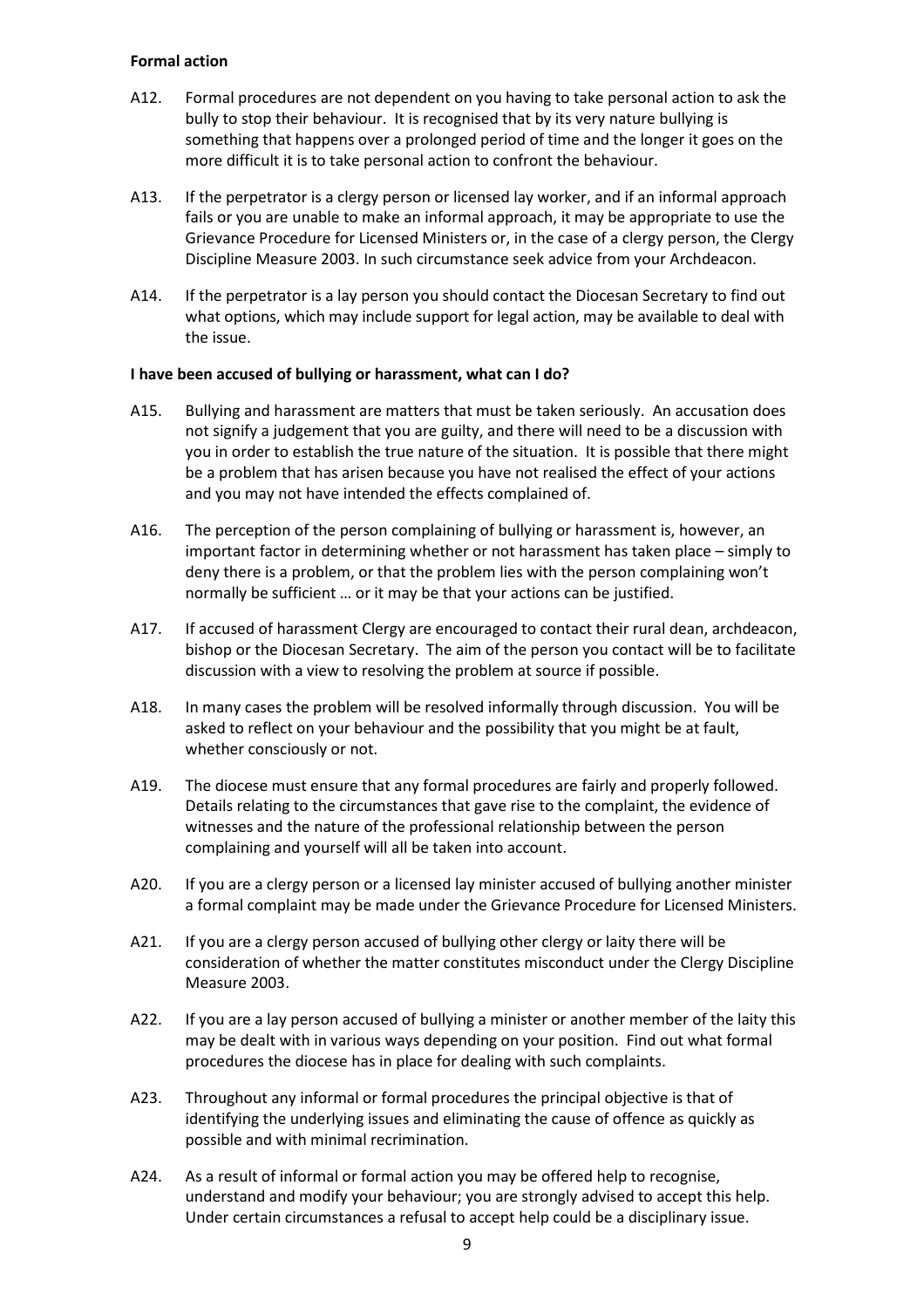#### **Dealing with an Unreasonably Persistent and/or Vexatious Complainant**

#### **Record keeping**

B1. As soon as it becomes apparent that an unreasonably persistent and/or vexatious complainant situation has arisen a record should be maintained of all contacts and actions taken.

#### **Examples of Unreasonably Persistent and/or Vexatious Complaints**

- B2. An unreasonably persistent and/or vexatious complainant is one who may:
	- have insufficient or no grounds for their complaint and be making the complaint only to annoy (or for reasons that he or she does not admit or make obvious)
	- refuse to specify the grounds of a complaint despite offers of assistance
	- refuse to co-operate with the complaints investigation process while still wishing their complaint to be resolved
	- refuse to accept that issues are not within the power of the person or persons to whom the complaint has been made to investigate, change or influence (examples could be something that is the responsibility of another organisation)
	- make what appear to be groundless complaints about the individual(s) dealing with the complaints, and seek to have them dismissed or replaced
	- make an unreasonable number of contacts, by any means, in relation to a specific complaint or complaints
	- make persistent and unreasonable demands or expectations of individuals and/or the complaints process after the unreasonableness has been explained to the complainant (an example of this could be a complainant who insists on immediate responses to numerous, frequent and/or complex letters, faxes, telephone calls or emails)
	- harass or verbally abuse or otherwise seek to intimidate individuals dealing with their complaint, by use of foul, inappropriate, offensive or racist language
	- raise subsidiary or new issues whilst a complaint is being addressed that were not part of the complaint at the start of the complaint process
	- introduce trivial or irrelevant new information whilst the complaint is being investigated and expect this to be taken into account and commented on
	- change the substance or basis of the complaint without reasonable justification whilst the complaint is being addressed
	- deny statements he or she made at an earlier stage in the complaint process
	- electronically record meetings and conversations without the prior knowledge and consent of the other person involved
	- adopt an excessively "scattergun" approach, for instance, pursuing a complaint with numerous other individuals or organisations.
	- refuse to accept the outcome of the complaint process after its conclusion, repeatedly arguing the point, complaining about the outcome, and/or denying that an adequate response has been given.